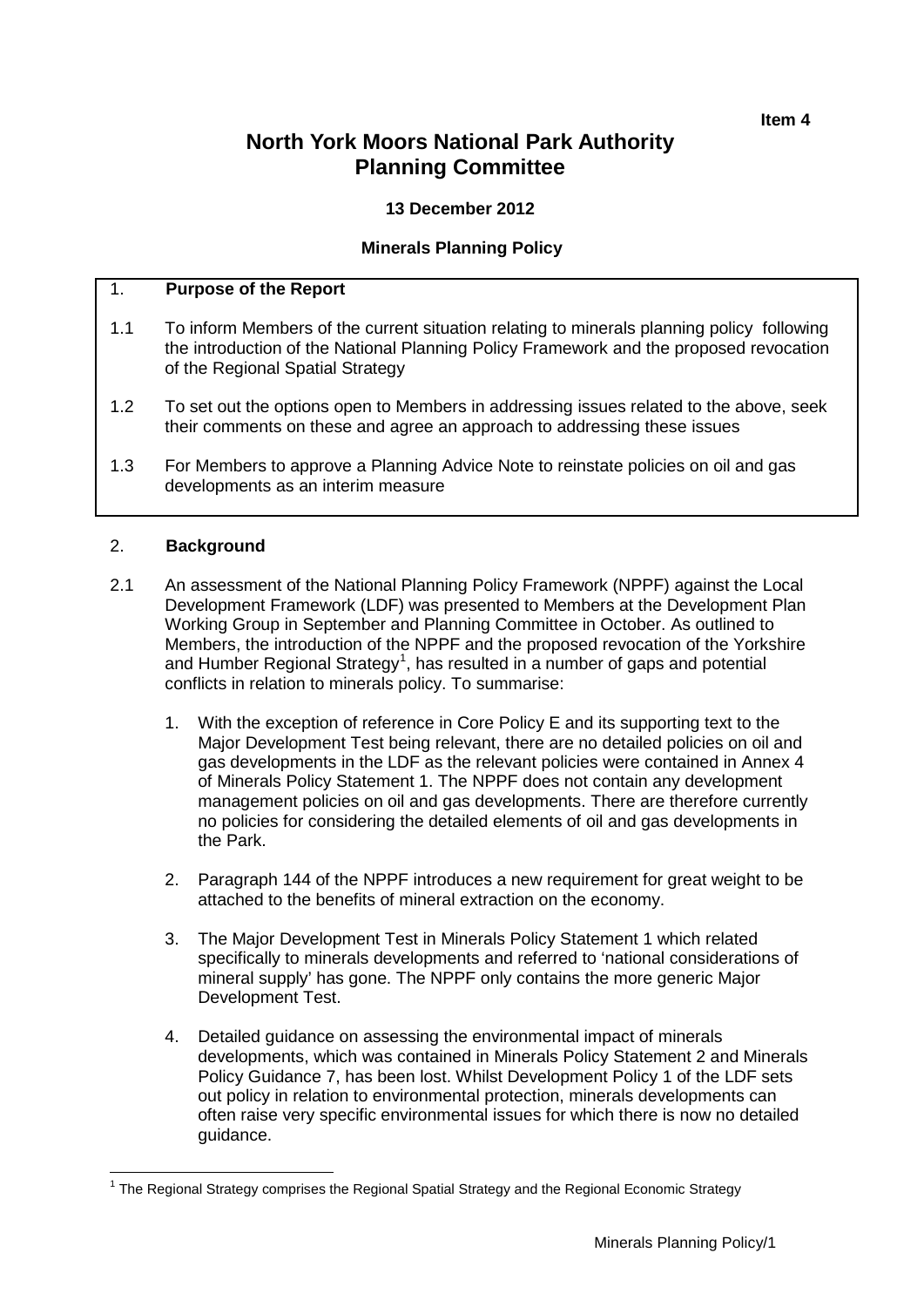- 5. In addition, although not a result of the NPPF, should the Regional Spatial Strategy (RSS) be revoked the requirement for a 'progressive reduction in aggregate production from National Parks and Areas of Outstanding Natural Beauty, noting that there is no justification for the provision of any new crushed rock sites within these areas within the Plan period (to 2026)' contained in RSS policy ENV4 will be lost.
- 2.2 The full assessment of the NPPF and the LDF is available at http://www.northyorkmoors.org.uk/ data/assets/pdf file/0004/277915/Detailed[assessment-for-website.pdf.](http://www.northyorkmoors.org.uk/__data/assets/pdf_file/0004/277915/Detailed-assessment-for-website.pdf) As explained in the table, whilst it is considered that the significance of these may be high when considered on their own, the NPPF does contain specific protection for National Parks which should help to continue previous policy positions.
- 2.3 The NPPF also requires minerals planning authorities to produce an annual Local Aggregate Assessment, providing an assessment of demand for and supply of aggregates. Work on this is being undertaken jointly with North Yorkshire County Council, the Yorkshire Dales National Park Authority and the City of York Council.
- 2.4 At their meetings referred to above Members agreed that there is a need to address these issues and authorised officers to investigate options for producing a Minerals Plan and the possibility of adopting relevant parts of the RSS and Minerals Policy Statements. This report advises on the ability of the Authority to carry out any of the above and recommends action based upon this.

# 3. **Potential to 'Adopt' Annex 4 of MPS1**

- 3.1 At the time of writing the Core Strategy and Development Policies Government guidance was that policy contained in Planning Policy Statements should not be repeated in local policy. Policies on oil and gas proposals were previously contained in Annex 4 to Minerals Policy Statement 1 (MPS1). Therefore paragraph 6.31 of the Core Strategy and Development Policies states that 'Proposals for oil and gas exploration, appraisal and production will be considered against the policy in Annex 4 of MPS1'. The relevant parts of Annex 4 are paragraphs 3.3 to 3.19.
- 3.2 As Annex 4 to MPS1 contained policies, not simply guidance or procedural advice, it cannot be straightforwardly adopted by the Authority as was the case with the Agricultural Workers' Dwellings guidance which has been adopted as a Planning Advice Note. Similarly, the gaps cannot be filled by the production of a Supplementary Planning Document - the NPPF states that Supplementary Planning Documents should be used to add further detail to policies contained in the development plan and not to establish new policies. As no policy exists in relation to oil and gas developments a Supplementary Planning Document is not an option open to the Authority.
- 3.3 In relation to oil and gas exploration, appraisal and production, paragraph 147 of the NPPF states:

"Minerals planning authorities should also:

• when planning for on-shore oil and gas development, including unconventional hydrocarbons, clearly distinguish between the three phases of development (exploration, appraisal and production) and address constraints on production and processing within areas that are licensed for oil and gas exploration or production."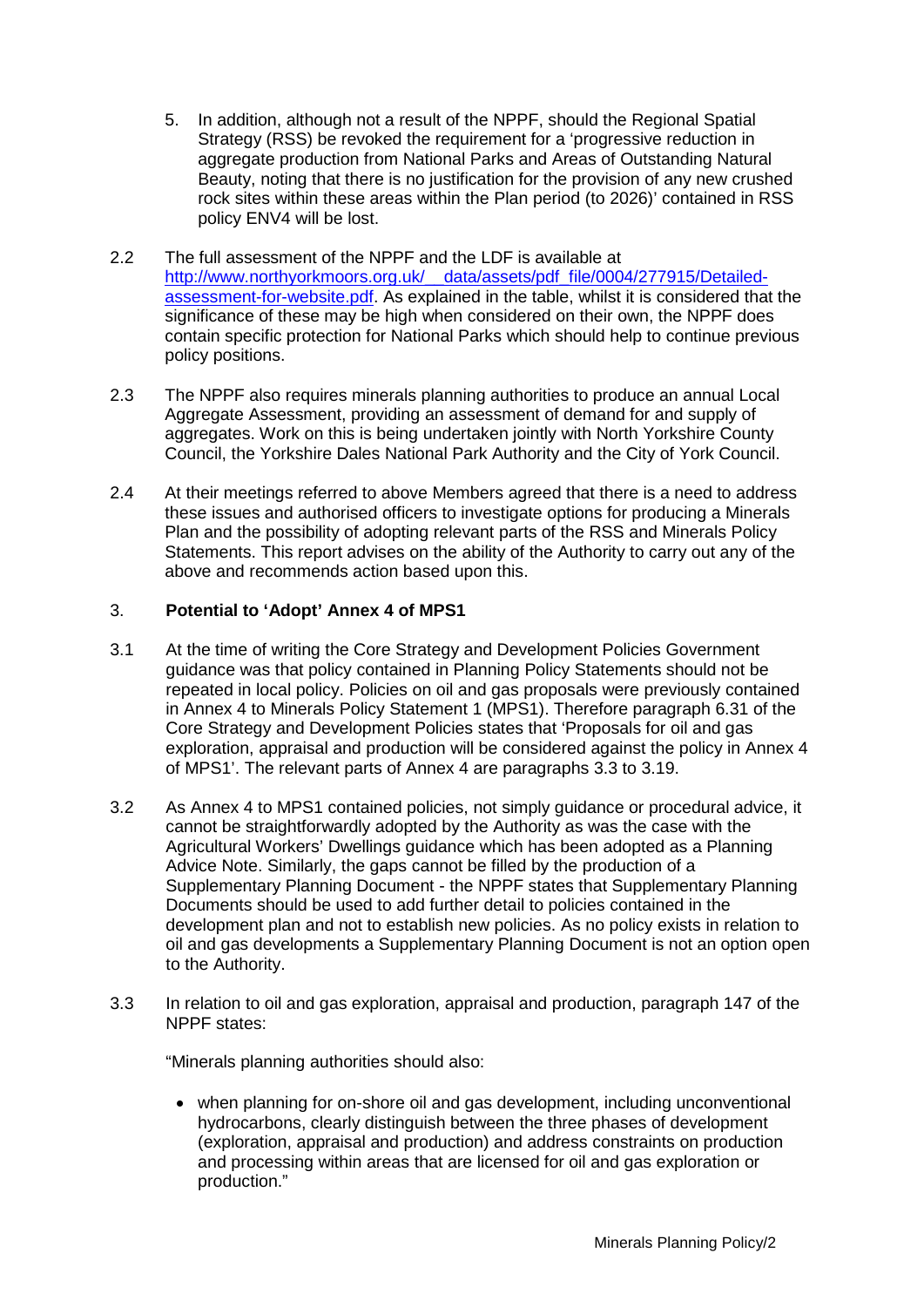- 3.4 The advice of the Authority's solicitor has been sought to determine to what extent the relevant parts of Annex 4 can still be used on the basis that the Inspector, upon finding the Core Strategy and Development Policies 'sound', considered that Annex 4 would be an appropriate basis upon which to consider such planning applications. It is considered that the Authority could reasonably continue to use those parts of Annex 4 which relate to the exploration, appraisal and production of oil and gas as a basis for decision making on the basis that nothing in the NPPF expressly conflicts with anything in these parts of the Annex. The latter part of the policy in the NPPF (relating to addressing constraints) is a new policy introduced by the NPPF and should be considered alongside the relevant parts of Annex 4.
- 3.5 Relevant parts of Annex 4 of MPS1 (paragraphs 3.3 to 3.19) should therefore be adopted by the Authority in recognition that the NPPF has expressly 'deleted' Annex 4 of MPS1, but;
	- There are no alternative policies to consider such developments;
	- The policies in Annex 4 are considered to form part of adopted policy by way of direct reference in the Core Strategy and Development Policies which was found 'sound';
	- Annex 4 was referred to in the post-NPPF decision on the Ryedale Gas plant project; and
	- This is an interim measure until such time as policies can be put in place.
- 3.6 In the absence of any other tool, it is considered that the relevant text should be incorporated into a new Planning Advice Note. This is contained in **Appendix 1** to this report. It is not appropriate to consult as consultation was undertaken on the approach to oil and gas developments as part of the production of the Core Strategy and Development Policies.

# 4. **Policies contained in the Regional Spatial Strategy**

- 4.1 The Government intends to revoke the Yorkshire and Humber Regional Spatial Strategy. The main implications in terms of minerals for the Authority are outlined in bullet point 5 in paragraph 2.1 above. Policy ENV4 of the RSS forms the basis for the North York Moors now having a 'zero' apportionment in terms of aggregate production (the RSS set out an apportionment of 0.8 million tonnes of land-won crushed rock from the National Park between 2001 and 2016 which was met prior to the two quarries in the Park closing).
- 4.2 The RSS has not yet been revoked and the Government has recently published a Strategic Environmental Assessment into its revocation. The Authority has responded to this on the basis that the removal of some policies, including that referred to above, could have significant environmental effects and should therefore be retained. The final outcome is yet to be determined. Should this policy be revoked, this issue will need to be considered alongside the other minerals issues outlined above. Should the RSS not be revoked, the apportionments are nevertheless becoming out of date and the mechanism for reviewing these in the future will be via each Mineral Planning Authority's Local Plan.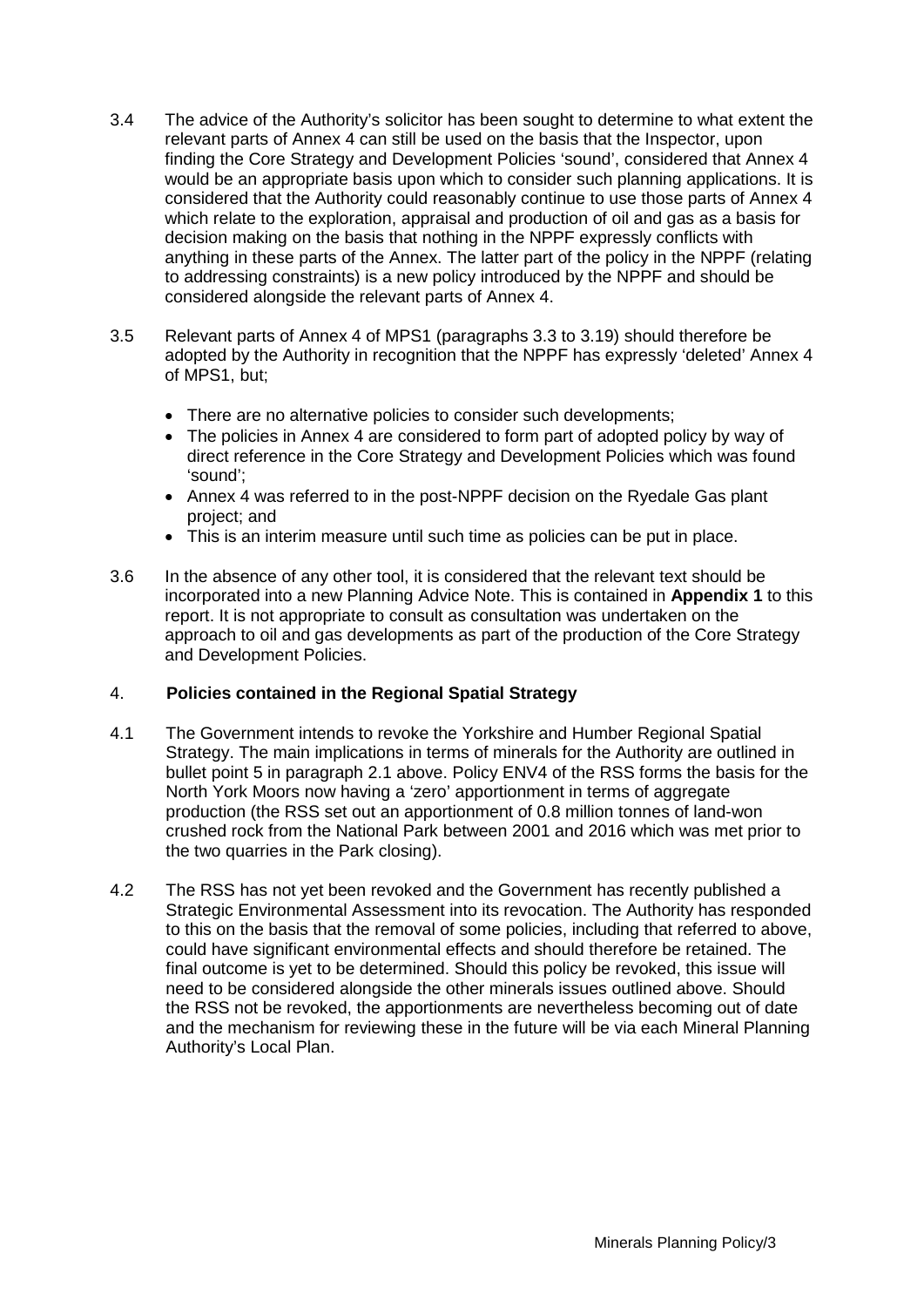- 4.3 There is no mechanism to simply 'adopt' parts of a Regional Spatial Strategy. Paragraph 218 of the NPPF states: 'Where it would be appropriate and assist in the process of preparing or amending Local Plans, Regional Strategy policies can be reflected in Local Plans by undertaking a partial review of focusing on the specific issues involved. Local planning authorities may also continue to draw on evidence that informed the preparation of Regional Strategies to support Local Plan policies, supplemented as needed by up-to-date, robust local evidence.'
- 4.4 The Planning Advisory Service, via their online forum, have clarified that this does not mean that a local planning authority can simply 'save' regional policies but that the same evidence base may be used to inform Local Plan policies. There is no fast track route to adopting new policies which are based upon former Regional Spatial Strategy policies. The same level of consultation, Sustainability Appraisal, examination and other requirements is needed, in the same way as starting a new plan from the outset.

# 5. **Minerals Plan**

- 5.1 The production of a new minerals plan would enable all issues above to be addressed. A new plan could either take the form of a minerals plan just covering the North York Moors National Park or could be undertaken jointly with other Minerals Planning Authorities in the sub-region. For the reasons stated in paragraph 3.2 it is not possible to address the issues through the production of a Supplementary Planning Document.
- 5.2 In relation to the latter, discussions have been taking place with officers from North Yorkshire County Council and the City of York Council on the production of a joint Minerals and Waste Local Plan. These two Councils had already been in discussion over the production of a joint minerals and waste plan. In order to fully inform Members of the options available, officers from the National Park Authority have engaged in these discussions. It is understood that the Yorkshire Dales National Park Authority are to incorporate their minerals policies within a comprehensive Local Plan which they are now beginning work on, although a formal response is awaited.
- 5.3 North Yorkshire County Council had begun work on a minerals and waste local plan to cover their planning authority area only, but are still at a stage where they could begin work on a joint Plan, whilst making use of much of the work already undertaken. The City of York Council have recently withdrawn their Core Strategy (covering all policies not just minerals) and will be producing a new Local Plan with an aim to have this in place by the end of 2014. Although much of the previous evidence base can be used, City of York are therefore essentially at the start of the plan preparation process. At this stage neither Council has formally agreed to produce a joint minerals plan, but Member level decisions are to be taken on this during December and January.
- 5.4 Having considered a very rough timetable, officers from the three Authorities consider that it would be reasonable to adopt a plan by the end of 2015. Officers are in discussion over how, in practical and general terms, the three authorities could each contribute in an equitable way. A verbal update will be provided to Members at the Committee meeting. In terms of Member involvement it is thought that use could be made of the sub-regional Spatial Planning and Transport Board at key points in the process, along with the usual decision making structures which operate within each Authority.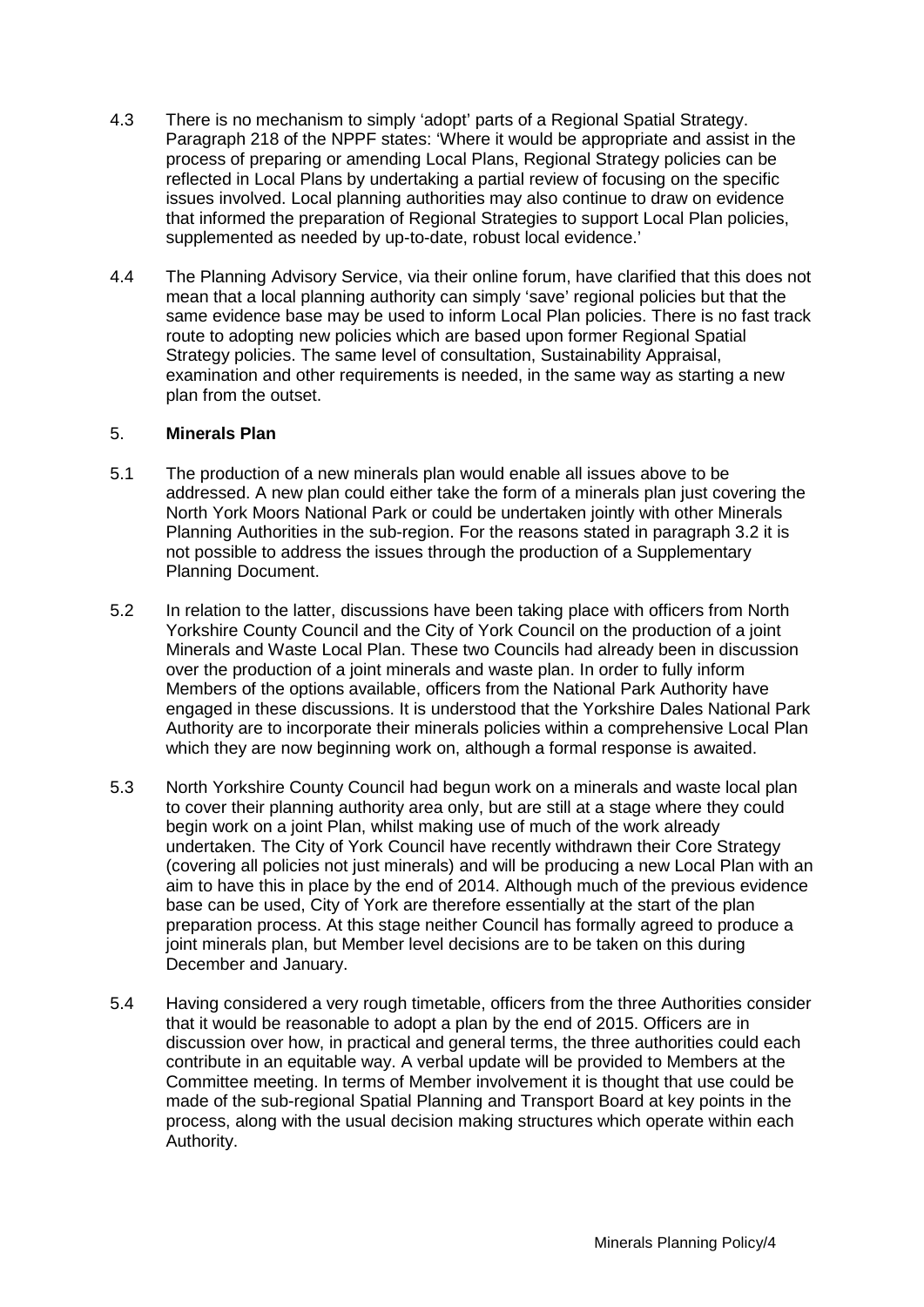- 5.5 As well as providing a mechanism for formally addressing strategic cross-boundary issues (which would need to be addressed in any case under the Duty to Cooperate which has been brought in by the Localism Act), the production of a joint Plan will enable resources within the three Authorities to be used more efficiently. This includes sharing of costs (including time) relating to consultation and sustainability appraisal and, perhaps most significantly, sharing the cost of the Examination.
- 5.6 Although North Yorkshire County Council has already produced much of their evidence base, there may be opportunities to jointly commission any further evidence needed, although this could apply whether producing plans individually or jointly. A large part of the evidence base will be provided for in the Local Aggregate Assessment (see paragraph 2.3), although specific pieces of evidence are likely to be required, notably the definition of Minerals Safeguarding Areas as required under the NPPF.
- 5.7 It should be noted that the two Councils are proposing to produce a plan covering both minerals and waste. Whilst there is no pressing reason for the North York Moors' waste policies to be reviewed, this would enable an approach which clearly aligns with adjoining authorities and forms part of a wider waste planning strategy to be set out.
- 5.8 In terms of timescale, it is possible that undertaking a joint Plan could increase the time taken to produce the Plan, particularly as there are likely to be contentious issues outside of the Park that will need to be addressed. However, this is likely to be slight in comparison to the timetable as a whole and overall benefits outweigh this issue.

# 6. **Next Steps**

- 6.1 Should Members wish to produce a joint Minerals and Waste Local Plan with North Yorkshire County Council and the City of York Council (subject to the formal agreement of these Councils), the next step would be to draw up a detailed project plan and timetable. Initial areas of work would involve producing and updating the required evidence and reviewing the existing work North Yorkshire County Council has done in relation to Sustainability Appraisal to ensure that all authorities have met the statutory requirements. In tandem with this an initial consultation seeking views on the content of the Plan will need to be carried out under the Regulations, building upon the work the County Council has already undertaken.
- 6.2 Should Members wish to progress with a Minerals Plan just covering the National Park, the above steps will similarly apply, starting with producing the necessary evidence, undertaking initial work on Sustainability Appraisal and carrying out initial consultation.
- 6.3 Under either of the above options, the new plan would need to be added to the Authority's Local Development Scheme which will be presented to Members in the New Year.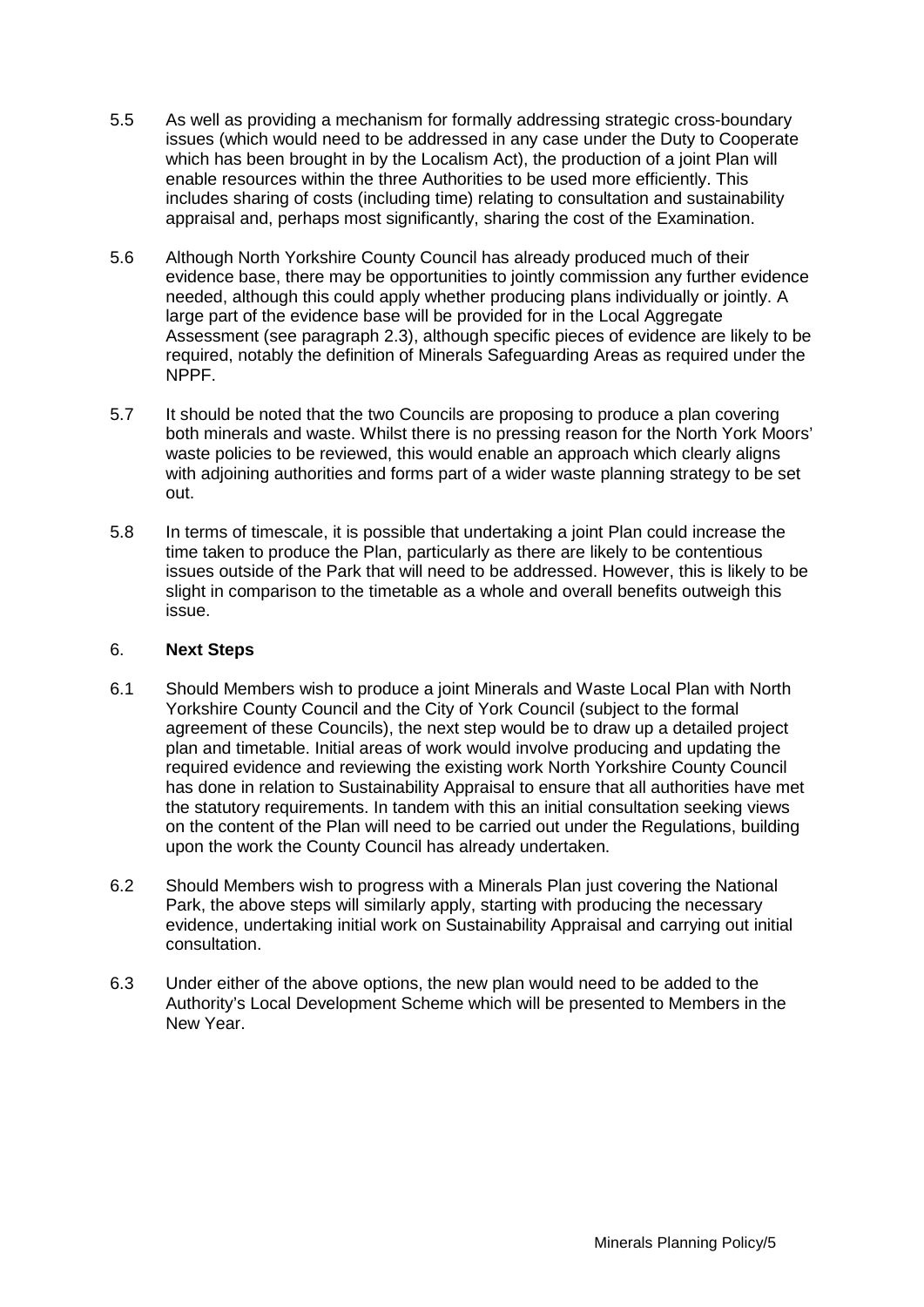# 7. **Financial and Staffing Implications**

- 7.1 There are a number of financial implications associated with producing a minerals plan, relating particularly to producing the evidence base and, perhaps most significantly, the Examination. Although a detailed costing exercise has not been undertaken (it is not possible to calculate exact costs at this stage), it is highly likely that the financial costs of producing a joint plan would be lower than the costs of producing an individual plan due to the opportunity to share the costs of Examination. Should the Authority wish to produce an individual plan, it may also be necessary to 'buy in' minerals expertise. Provision for undertaking the initial stages of plan preparation will need to be made within the budget for 2013/14.
- 7.2 In terms of staffing implications, it is considered that the requirements relating to producing a joint plan can be met via the existing staff resource in the Policy team. As mentioned above, should a Park-wide plan be pursued it may be necessary to source minerals expertise from elsewhere.

# 8. **Sustainability Appraisal**

8.1 This report relates to a process issue in respect of addressing gaps in current policy. Sustainability Appraisal would form part of the process of producing a plan.

# 9. **Legal Implications**

- 9.1 In relation to the adoption of Annex 4 of Minerals Policy Statement 1, whilst officers believe that this is best approach to take to address the issue, there is no certainty over the level of weight an Inspector may attach to it.
- 9.2 Any plan would be produced in accordance with the Town and Country Planning (Local Planning) (England) Regulations 2012 and other relevant legislation. There is provision within the 2004 Planning and Compulsory Purchase Act to produce a joint plan.

### 10. **Recommendation**

- 10.1 That Members note the implications of the NPPF and the proposed RSS revocation for minerals policies
- 10.2 That Members adopt the Planning Advice Note contained in **Appendix 1** as an interim statement of policy on oil and gas developments
- 10.2 That Members agree to the production of a minerals plan, and agree whether this should be an Authority-wide plan only or a joint minerals and waste plan with North Yorkshire County Council and the City of York Council (subject to the formal agreement of these authorities).

Contact Officer: Andrea McMillan Planning Policy Officer 01439 772700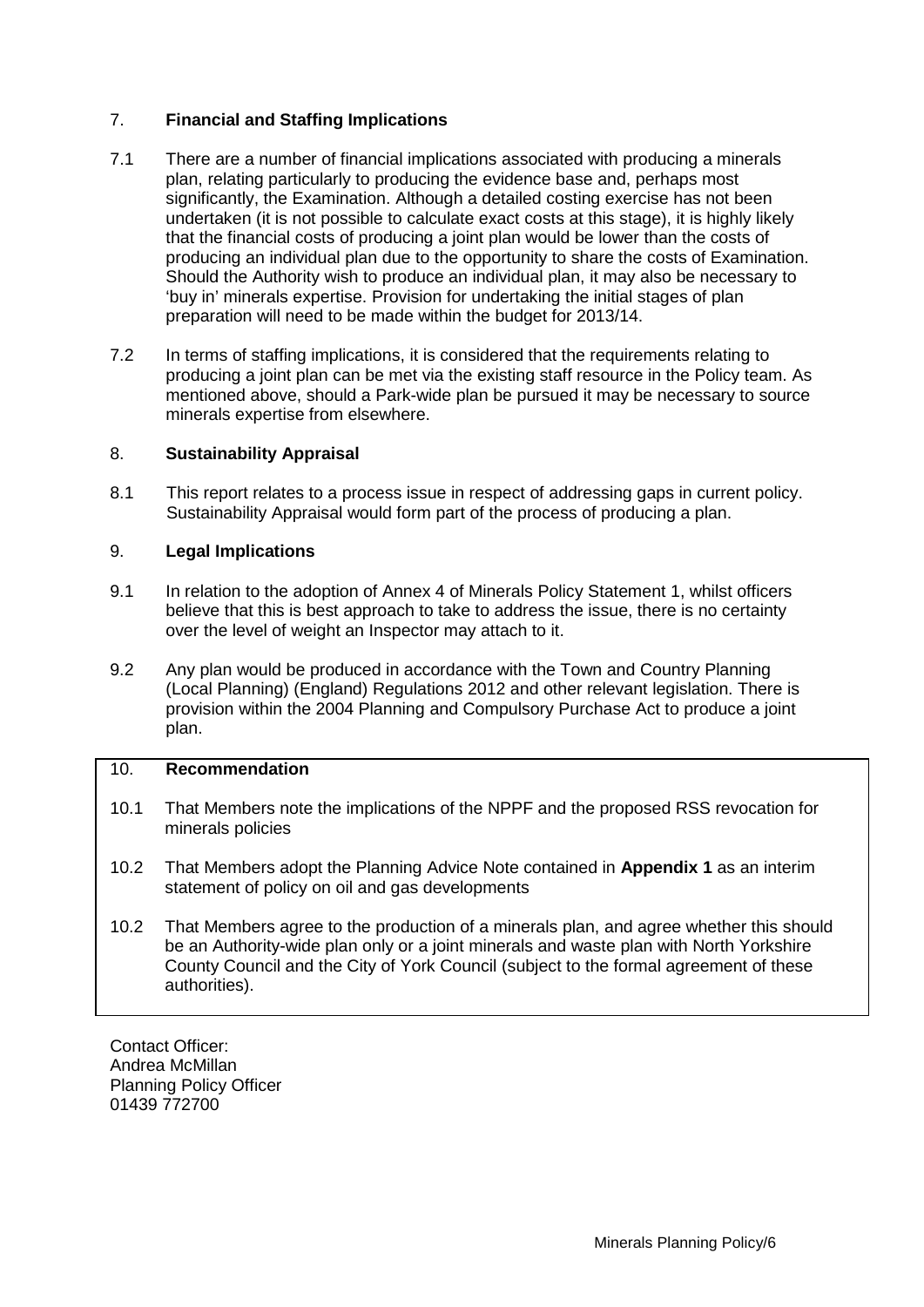Planning Advice Note – Oil and gas exploration, appraisal and production

In place of a specific policy relating to proposals for oil and gas exploration, appraisal and production, the North York Moors Core Strategy and Development Policies contains a reference, in paragraph 6.3[1](#page-6-0), to Annex 4 of the now-deleted Minerals Policy Statement  $1^1$ . Paragraph 6.31 states:

'Proposals for oil and gas exploration, appraisal and production will be considered against the policy in Annex 4 of Minerals Policy Statement 1'.

The relevant parts of Annex 4 of MPS1 are paragraphs 3.3 to 3.19.

It is considered that, as it is specifically stated as the policy approach in the adopted Core Strategy and Development Policies and in the absence of any other specific policies, it is logical to continue to use these parts of Annex 4. These policies will be considered in conjunction with other relevant policies contained in the Core Strategy and Development Policies and the policies in the National Planning Policy Framework, including the Major Development Test where relevant.

The relevant parts of Annex 4 of MPS1 $^2$  $^2$  are set out below:

### **Exploration**

Exploration encompasses a range of activities, including geological mapping, geophysical (seismic) investigations, and the drilling and investigation of wells and boreholes to assess prospects in more detail.

### *Seismic investigations*

Seismic investigations generally have very limited environmental effects. Vibroseis techniques are often regarded as de minimis, since the investigations are transient. Where seismic surveys constitute development within the terms of the Town and Country Planning Act 1990 ("the 1990 Act"), permitted development rights (PDRs) are available under the Town and Country Planning (General Permitted Development) Order 1995 (GPDO), subject to certain conditions. PDRs should not be withdrawn without very good reasons.

In all cases the industry should fully discuss its proposals with the local planning authorities (LPAs) and statutory agencies. MPAs and highway authorities should be informed of the intended route for the survey, and prior notification given to residents on the immediate survey route. In two-tier planning areas, where county councils are the MPAs, operators should also ensure that district councils are aware of the intended investigations, and their commencement dates. In the case of vibroseis surveys using the road network, operators should inform the police of the route and anticipated timing of their operations. MPAs should alert operators to particularly sensitive historic buildings and sites that may be affected. Routes and survey timings should be designed to ensure the protection of habitats and wildlife. Statutory bodies should be consulted as early as possible as part of this process

### *Drilling*

Part 22 of Schedule 2 to the GPDO gives PDRs in respect of certain exploratory operations undertaken with a view to the exploitation of a mineral, subject in certain cases to the developer giving 28 days notice to the MPA. However, development consisting of the drilling of wells for COG exploration is explicitly excluded, and an application for planning permission must be made to the MPA.

<span id="page-6-1"></span><span id="page-6-0"></span><sup>&</sup>lt;sup>1</sup> Minerals Planning Statement 1: Planning and Minerals (Communities and Local Government, 2006)<br><sup>2</sup> Please note that this text is a direct copy of paragraphs 3.3 to 3.19 of Annex A to MPS1 and may therefore contain some references which are factually out of date.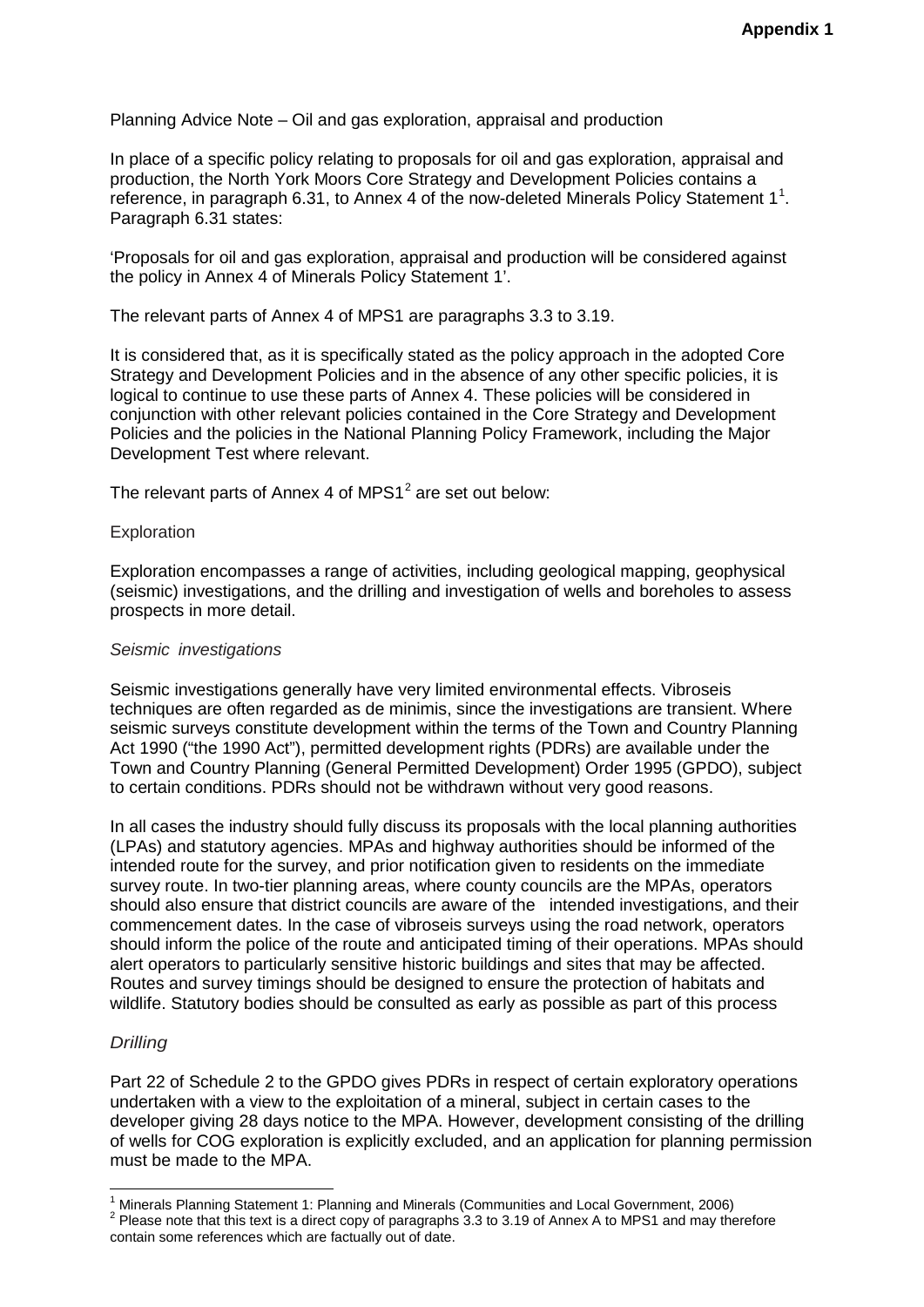Policies should be drafted to ensure that each application to explore will be considered on its own merits, in accordance with the present guidance, and in relation to LDDs and any other relevant material considerations. These considerations should not include any hypothetical future proposal for development of the oil or gas resource.

In submitting an application for drilling, the developer should indicate what knowledge has been gained from seismic investigations in selecting the well site, but should not be expected to provide a firm development programme before full appraisal has taken place. Policies should indicate that, subject to the effects on the environment being appropriately addressed and mitigated, and a satisfactory restoration and aftercare plan prepared, applications for exploration may be favourably considered.

Where environmental or other conditions might preclude vertical drilling, MPAs should discuss with the industry the option of employing directional drilling. LDD policies should make clear that this approach will be adopted and that careful consideration will be given to factors such as:

the need for night-time drilling for safety reasons;

locating sites to minimise visual intrusion;

controlling vehicular activity and vehicle routing;

controlling the disposal of mud and other drilling residue; and

controlling noise and light emissions from drilling rigs with particular reference to night-time operations.

In most cases it will be appropriate to attach conditions to planning permissions to ensure that any adverse impact of the operation on the environment and local residents is kept to a minimum. Sometimes agreement on working practices may be reached with the operator based on the conditions attached to the award of the licence, or as part of an agreement made under section 106 of the 1990 Act (as amended). Section 106 agreements should not duplicate planning conditions or conditions attached to the award of a licence by DTI.

Because of the intrusive nature of drilling operations, policies should provide that these will not be permitted close to houses and other noise-sensitive properties unless noise levels from drilling and associated operations can be reduced to acceptable levels.

Particular care should be taken about siting all types of oil and gas wells close to water supply wells or boreholes. Early consultation with the appropriate regional office of the Environment Agency is essential, so as to consider measures to avoid the risk of pollution to ground water and aquifers. If aquifers are to be breached it will be necessary to discuss wellcasing details and the composition of drilling muds with the Agency. Off-site disposal of drilling mud and cuttings are matters to be decided as part of the appropriate IPPC permit.

### Appraisal

Should hydrocarbons be found as a result of drilling an exploration well, it may be possible to appraise the find by longer-term testing of that well. In other cases it may be necessary to attempt to define the extent of the find by drilling further wells at other suitable sites in the area. Until the extent of a find has been delineated, it is difficult to evaluate the various options available or to assess the viability and potential environmental effects of commercial exploitation. By the time applications for appraisal wells are submitted, operators may sometimes feel sufficiently confident about the extent of the find, and the way in which they would wish to exploit it, to consider supplying information on the likely planning proposals to the MPA at that stage.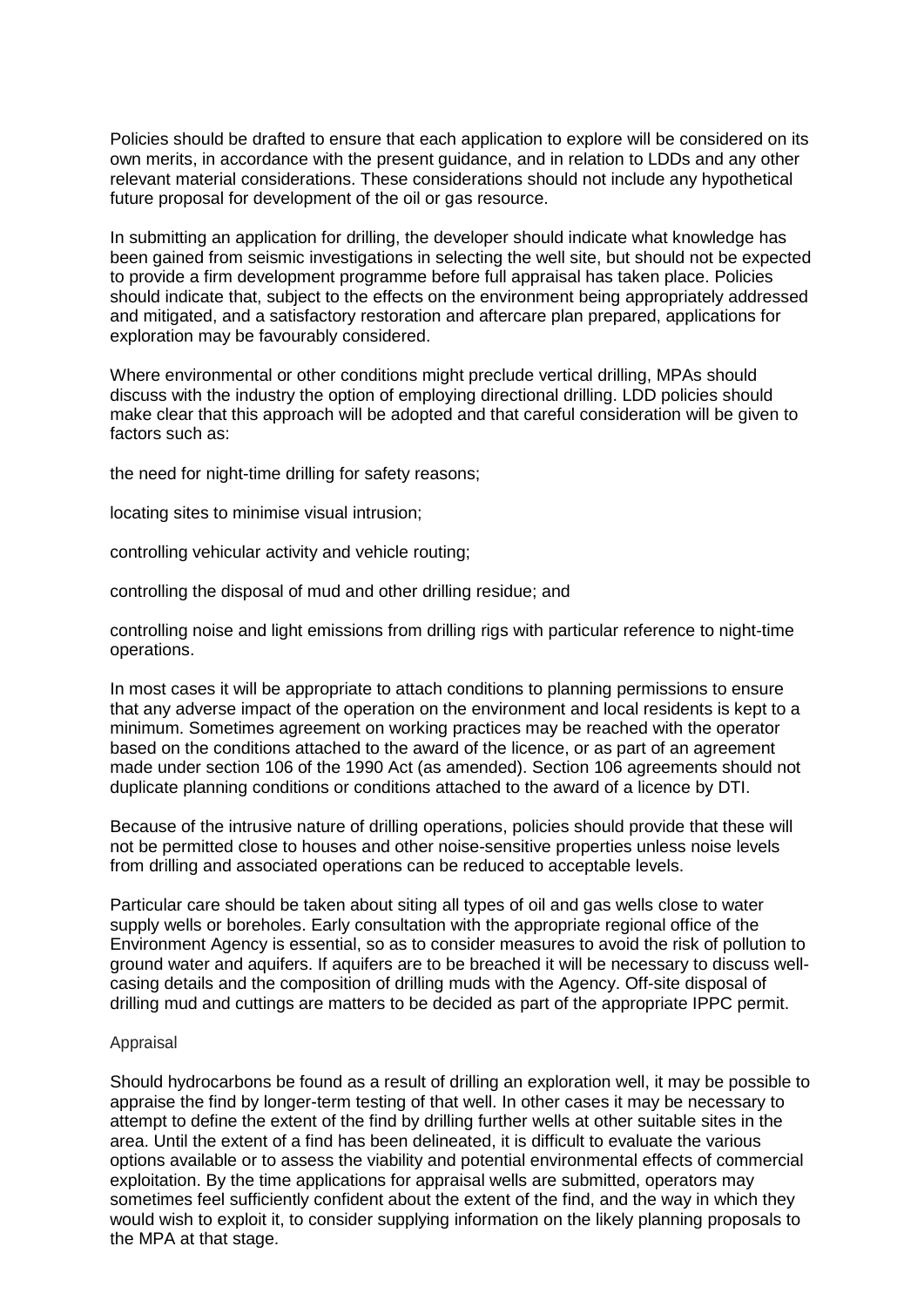This should be on the clear understanding that further appraisal might necessarily lead to changes in plans. As with all other forms of development, an application for an appraisal well must be considered on its merits. This consideration should take into account the long-term suitability of the site since such wells may subsequently be required for production purposes. The other factors listed above for exploration wells are equally relevant to appraisal wells. LDD policies should reflect this.

# Production and Distribution

Although individual well sites can raise environmental issues, the gathering stations required for sustained production which separate, purify and treat the raw material, are likely to take up the most land. However there is some flexibility in the siting of these facilities and it is usually possible to conceal them by careful screening, landscaping and design, and by sinking facilities, including security fencing, below the surrounding ground level. Gathering stations should not be sited where they would have unacceptable adverse environmental impacts.

Pre-application discussions between the MPA and the industry on potential production proposals are essential. For the larger finds, it will be particularly important to establish how far the envisaged surface production facilities would be sufficient to handle the expected output from the find, or related finds as a whole. These considerations will also form part of the development programme, which operators are required to submit for consent to DTI under the terms of their licence. In exceptional cases, where discoveries of economic deposits extend across licence boundaries, the SSTI has powers to direct that such a find or accumulation is worked and developed as a unit.

It will usually be necessary for a MPA to attach certain conditions to any grant of planning permission for a gathering station or an export terminal, or to seek an agreement with the operator using section 106 of the 1990 Act for matters that fall outside planning control. Policies should make clear that conditions are likely to be imposed governing, amongst other matters:

timing and method of gas flaring, (also controlled by DTI under the Energy Act 1976);

access;

the direction of vehicles leaving the site;

noise emissions;

prevention of pollution associated, for example, with possible spillages;

the means of disposal of unwanted gas; and

the method by which the end product is to be transported from the well site or gathering station.

Operators should address all of these points in their planning applications and, where necessary and appropriate, in supporting environmental statements. Where possible, export terminals should be sited where they can feed into a long distance pipeline, or are connected to a railway or water transport, in preference to relying on road transport.

Where pipelines are to be used for transporting extracted oil and gas it will be necessary for operators to obtain consent from the appropriate authorities (the relevant MPAs, the Environment Agency and the Health and Safety Executive) for routes, vehicle access, the location of machinery storage areas, and of pipes, pipe-laying equipment and other construction materials.